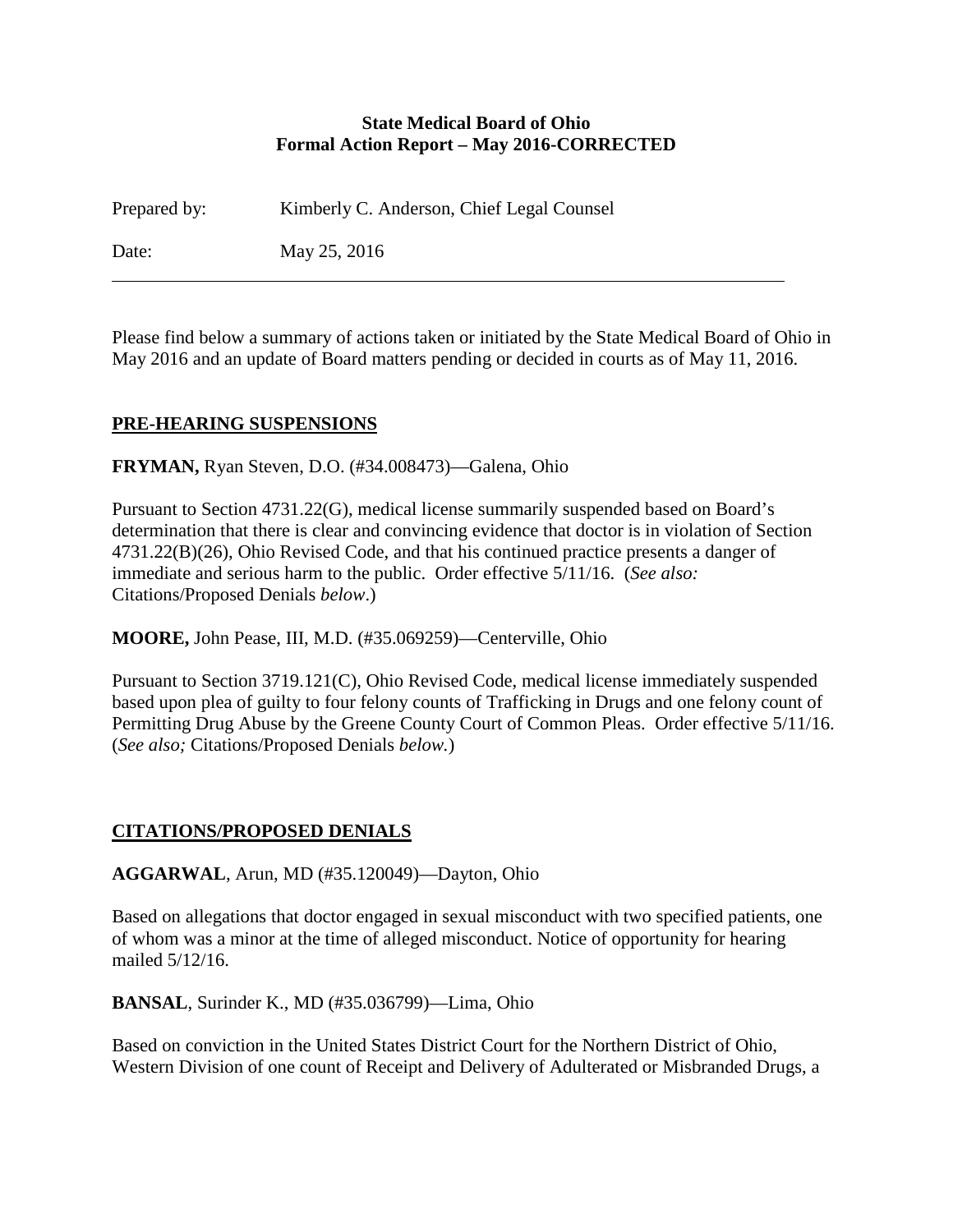misdemeanor committed in the course of practice. Notice of opportunity for hearing mailed 5/12/16.

**DERAKHSHAN**, Iraj, MD (#35.037499)--Charleston, West Virginia

Based on prior action by the West Virginia Board of Medicine which reprimanded the doctor's medical license and suspended the doctor's license for three years. Notice of opportunity for hearing mailed 5/12/16.

**FRYMAN,** Ryan Steven, D.O. (#34.008473)—Galena, Ohio

Based on allegations that doctor is impaired in his ability to practice according to acceptable and prevailing standards of care because of habitual or excessive use or abuse of drugs, alcohol, or other substances that impair ability to practice. Notice of opportunity for hearing mailed 5/12/16.

**HEINEY**, Jake Paul, M.D. (#35.090990)—Lambertville, Michigan

Based on conviction in the State of Michigan 1<sup>st</sup> Judicial District, 38<sup>th</sup> Judicial Circuit of two counts of criminal sexual conduct, which constitute misdemeanors committed in the course of practice. Notice of opportunity for hearing mailed 5/12/16.

**HSU**, Gerry Victor, PA (#50.003501RX)—Mason, Ohio

Based on conviction in Hamilton County Ohio Municipal Court of one count of Public Indecency, a misdemeanor involving moral turpitude. Notice of opportunity for hearing mailed 5/12/16.

**LIETZKE,** Christiana Marie, M.D. (applicant)—Rutledge, Tennessee

Based on conviction in the General Sessions Court, Jefferson County, Tennessee on one count of Evading Arrest, a misdemeanor of moral turpitude and based upon prior actions by the Michigan Department of Licensing and Regulatory Affairs, the Board of Medical and Osteopathic Examiners of the State of South Dakota, the Maryland State Board of Physicians, the Utah Department of Commerce, Division of Occupational and Professional Licensing, the North Carolina Medical Board, the Arizona Medical Board, and the Montana Board of Medical Examiners. Notice of opportunity for hearing mailed 5/12/16.

**MITRIONE**, Robert Thomas, M.D. (applicant)—Richmond, Indiana

Based on conviction in the United States District Court for the Central District of Illinois, Springfield Division on one felony count of Mail Fraud and one felony count of False Claims and based on prior actions by the Illinois Department of Financial and Professional Regulation, Division of Professional Regulation; the Pennsylvania Department of State, Bureau of Professional and Occupational Affairs; and the Medical Licensing Board of Indiana. Also based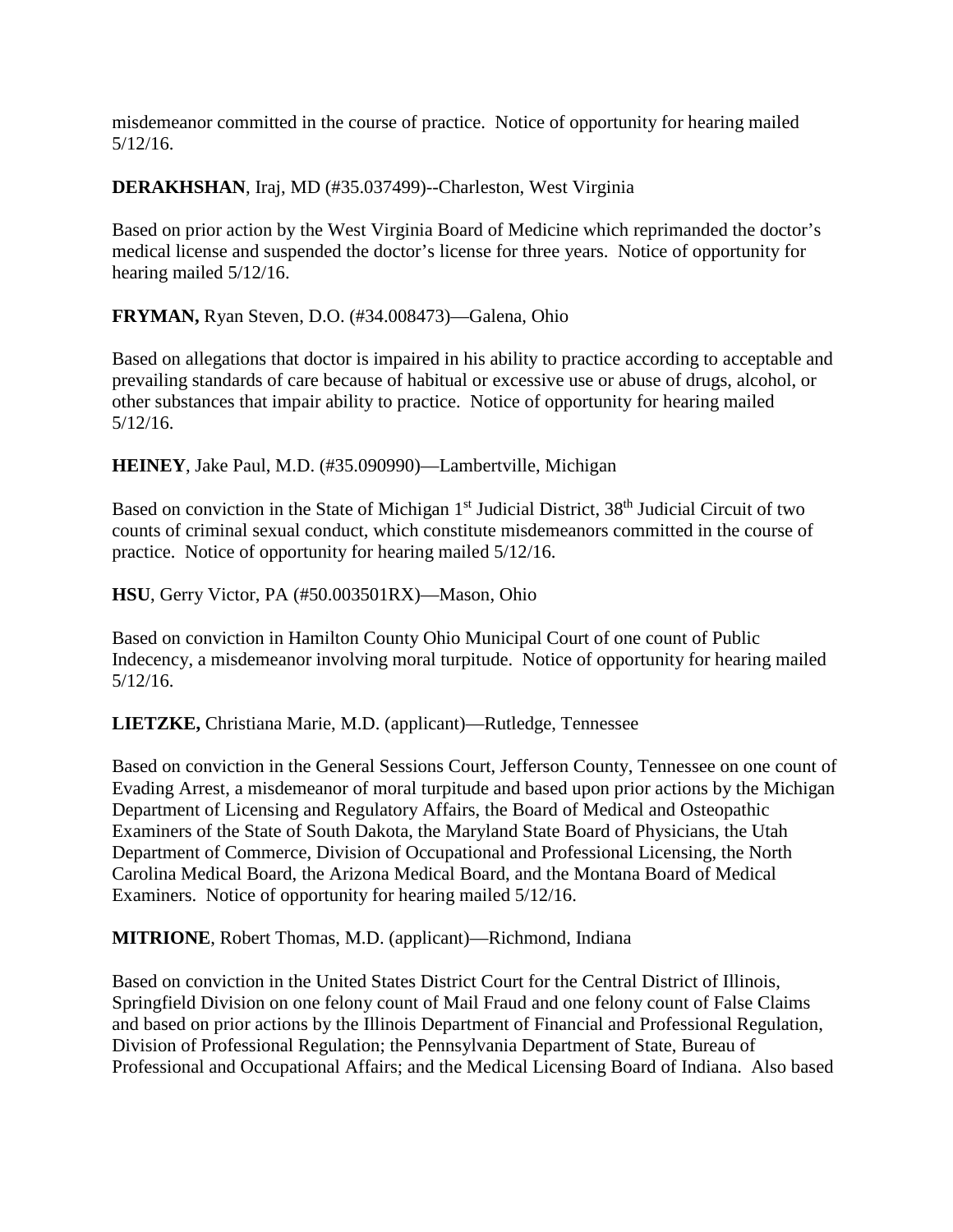on doctor's exclusion from all Federal health care programs. Notice of opportunity for hearing mailed 5/12/16.

**MOORE,** John Pease, III, M.D. (#35.069259)—Centerville, Ohio

Based on conviction in the Greene County Court of Common Pleas of four felony counts of Trafficking in Drugs, one felony count of Medicaid Fraud, one felony count of Theft, and one felony count of Permitting Drug Abuse. Notice of opportunity for hearing mailed 5/12/16.

**RATNANI**, M. Salim, M.D. (#35.066312)—Charleston, West Virginia

Based on prior action by the West Virginia Board of Medicine and the Kentucky Board of Medical Licensure. Notice of opportunity for hearing mailed 5/12/16.

**SMITH,** Dallas Aaron, M.D. (#35.074750)—Greensboro, North Carolina

Based on prior action by the Virginia Board of Medicine which reprimanded the doctor. Notice of opportunity for hearing mailed 5/12/16.

**TEDROW,** John W., P.A. (#50.000612)—Crooksville, Ohio

Based on allegations that the physician assistant is impaired in his ability to practice according to acceptable and prevailing standards of care because of habitual or excessive use or abuse of drugs, alcohol, or other substances that impair ability to practice and allegations that the physician assistant violated conditions placed by the Board on his license to practice as a physician assistant. Notice of opportunity for hearing mailed 5/12/16.

# **DISMISSAL OF SUMMARY SUSPENSION/NOTICE OF OPPORTUNITY FOR HEARING**

**CELESTE,** Ronald John, MD (#35.066648)—Mentor, Ohio

Notice of Opportunity for Hearing issued on 6/10/15 dismissed as moot and without prejudice. Dismissal effective May 11, 2016.

#### **FINAL ORDERS**

**ADATO,** Marc Nathan, MT (#33.013705)--Louisville, Kentucky

Certificate to practice massage therapy revoked. Based on the finding that the massage therapist failed to cooperate in an investigation conducted by the Board. (Journal Entry—No Hearing Requested). Order effective May 12, 2016.

**BREWER**, Nicole Michelle, M (#33.020022)—Akron, Ohio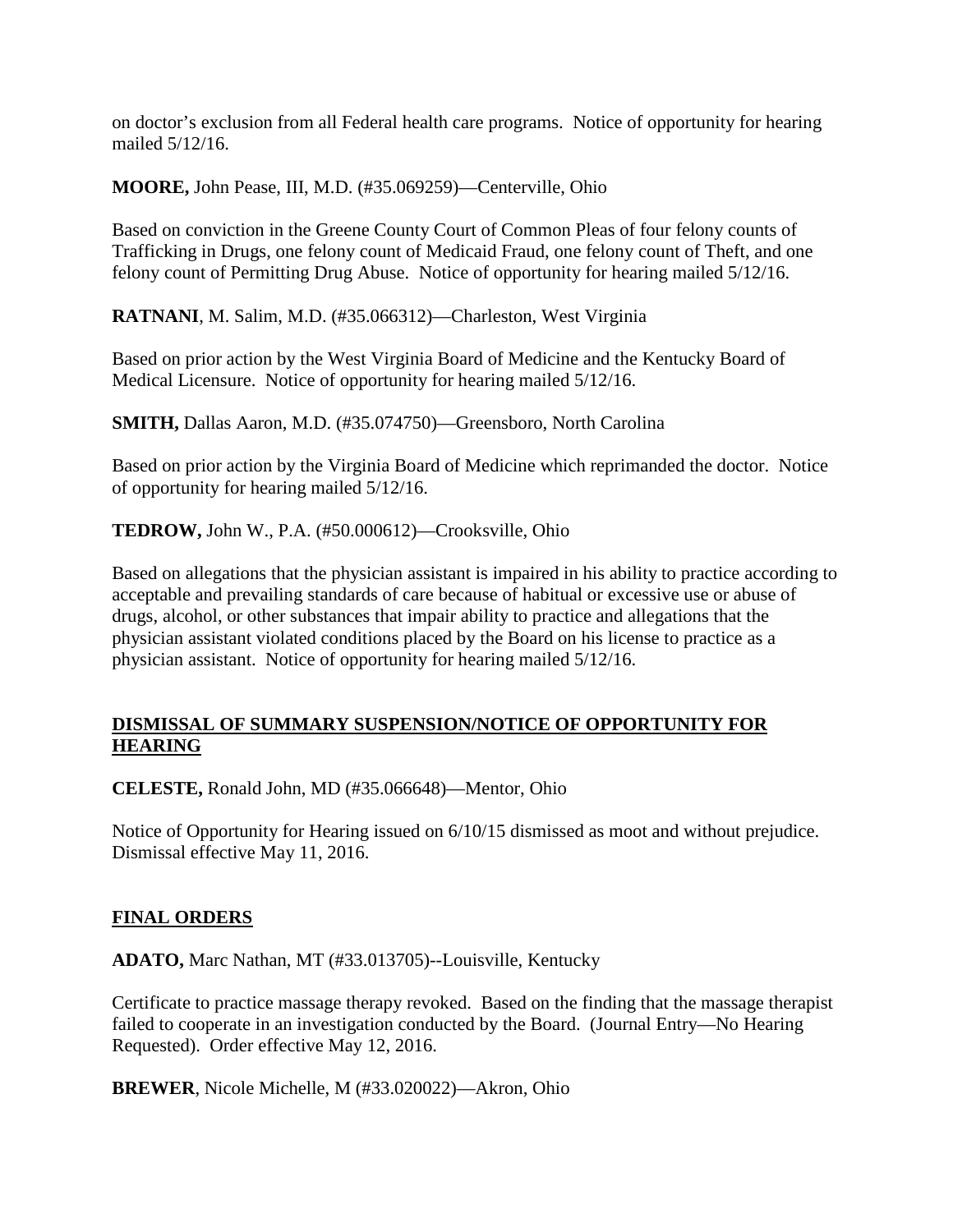Certificate to practice massage therapy permanently revoked. Based on the massage therapist's conviction in the Municipal Court of City of Stow, Ohio, on one count of theft, a misdemeanor of moral turpitude. (Journal Entry—No Hearing Requested). Order effective May 12, 2016.

### **NOTESTINE**, Bethany Joy (MT applicant)—Cincinnati, Ohio

Certificate to practice massage therapy granted subject to probationary terms, conditions and limitations for at least three years. Based on the massage therapy applicant's felony conviction in the Court of Common Pleas of Hamilton County, Ohio for Possession of Heroin and her felony conviction in the United States District Court, Southern District of Ohio, Western Division for Conspiracy to Distribute, Attempt to Distribute and Possess with Intent to Distribute in Excess of One Kilogram of Heroin and an Amount of Cocaine. Order effective May 20, 2016.

### **RABI**, Firas Atallah, MD (#35.098154)—Powell, Ohio

Medical license suspended for at least 90 days, subject to interim monitoring conditions, conditions for reinstatement and probationary terms for at least three years. Based on a prior action by the Iowa Board of Medicine which indefinitely suspended the doctor's license to practice as a physician and surgeon in the state of Iowa, with conditions for reinstatement and subsequent indefinite probation, Citation and Warning against future similar conduct and imposed a \$10,000 civil penalty; and violation of Principles II and IV of the American Medical Association's Principles of Medical Ethics. Order effective May 20, 2016. Suspension effective June 20, 2016.

#### **SELLHEIM**, Dawn Nicole, MT (#33.021510)—Gahanna, Ohio

Certificate to practice massage therapy suspended subject to interim monitoring conditions, conditions for reinstatement and probationary terms, conditions and limitations for at least five years. Based on the finding that massage therapist is impaired in her ability to practice massage therapy in accordance with acceptable and prevailing standards of care because of habitual or excessive use of abuse of drugs, alcohol, or other substances that impair ability to practice. Order effective May 12, 2016.

# **STEGAWSKI**, Christopher A. MD (#35.044751)--Newport, Kentucky

Medical license permanently revoked. Based on the doctor's conviction in the United States District Court, Southern District of Ohio, Western Division, of one felony count of Conspiracy to Distribute Narcotics, two felony counts of Maintaining a Place for the Purpose of Distribution, and one felony count of Conspiracy to Launder Monetary Instruments; and the finding that doctor's acts, conduct and/or omissions constituted selling, giving away, personally furnishing, prescribing or administering drugs for other than legal and legitimate or therapeutic purposes or a conviction of or violation of any federal or state law regulating the possession, distribution or use of any drug. Order effective May 12, 2016.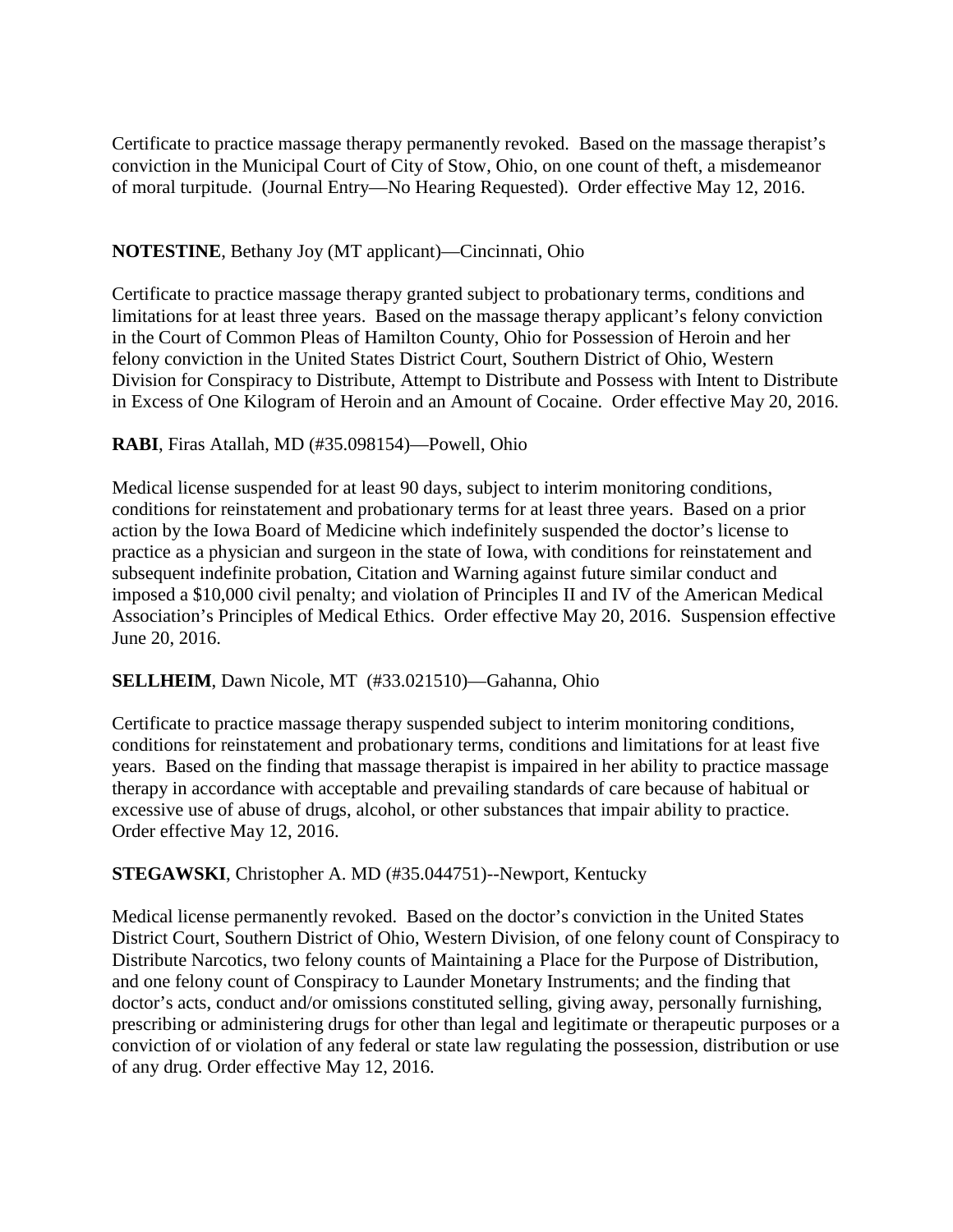# **VOLUNTARY SURRENDERS/RETIREMENTS/WITHDRAWALS**

# **BENNETT,** Nitza Martinez, MD (#35.033970)—Cincinnati, Ohio

Permanent revocation of certificate to practice medicine and surgery authorized by physician in lieu of formal disciplinary proceedings pursuant to Section 4731.22(B)(20), Ohio Revised Code. Agreement effective 5/11/16. Permanent revocation effective 7/11/16.

**DeSILVA**, Bernard, MD (#35.034102)—Cincinnati, Ohio

Permanent revocation of certificate to practice medicine and surgery authorized by physician in lieu of further formal disciplinary proceedings pursuant to Sections 4731.22(B)(2), (B)(6), and (B)(20), Ohio Revised Code. Agreement effective 5/11/16. Permanent revocation effective 7/11/16.

**DROSSMAN**, Erika Christine, MT (#33.012418)—Huron, Ohio

Permanent revocation of certificate to practice massage therapy authorized by massage therapist in lieu of formal disciplinary proceedings pursuant to Section 4731.22(B)(26), Ohio Revised Code. Effective 5/11/16.

# **GHAFFAR ADLY,** Camran, MD (applicant)--Concord, California

Permanent withdrawal of certificate to practice medicine and surgery authorized by physician in lieu of formal disciplinary proceedings pursuant to Sections 4731.22(B)(22), (24) and (25), Ohio Revised Code. Effective 5/11/16.

**SHETH,** Rahul, D.O. (#34.011404)—Cleveland, Ohio

Permanent revocation of certificate to practice osteopathic medicine and surgery authorized by physician in lieu of further investigation of a possible violation pursuant to Section 4731.22(B)(5), Ohio Revised Code. Effective 5/11/16.

**THEODORE,** Gregory G., M.D. (#35.055847)—Carlisle, Pennsylvania

Permanent revocation of certificate to practice medicine and surgery authorized by physician in lieu of further investigation pursuant to Sections 4731.22(B)(22) and (B)(26), Ohio Revised Code. Effective 5/11/16.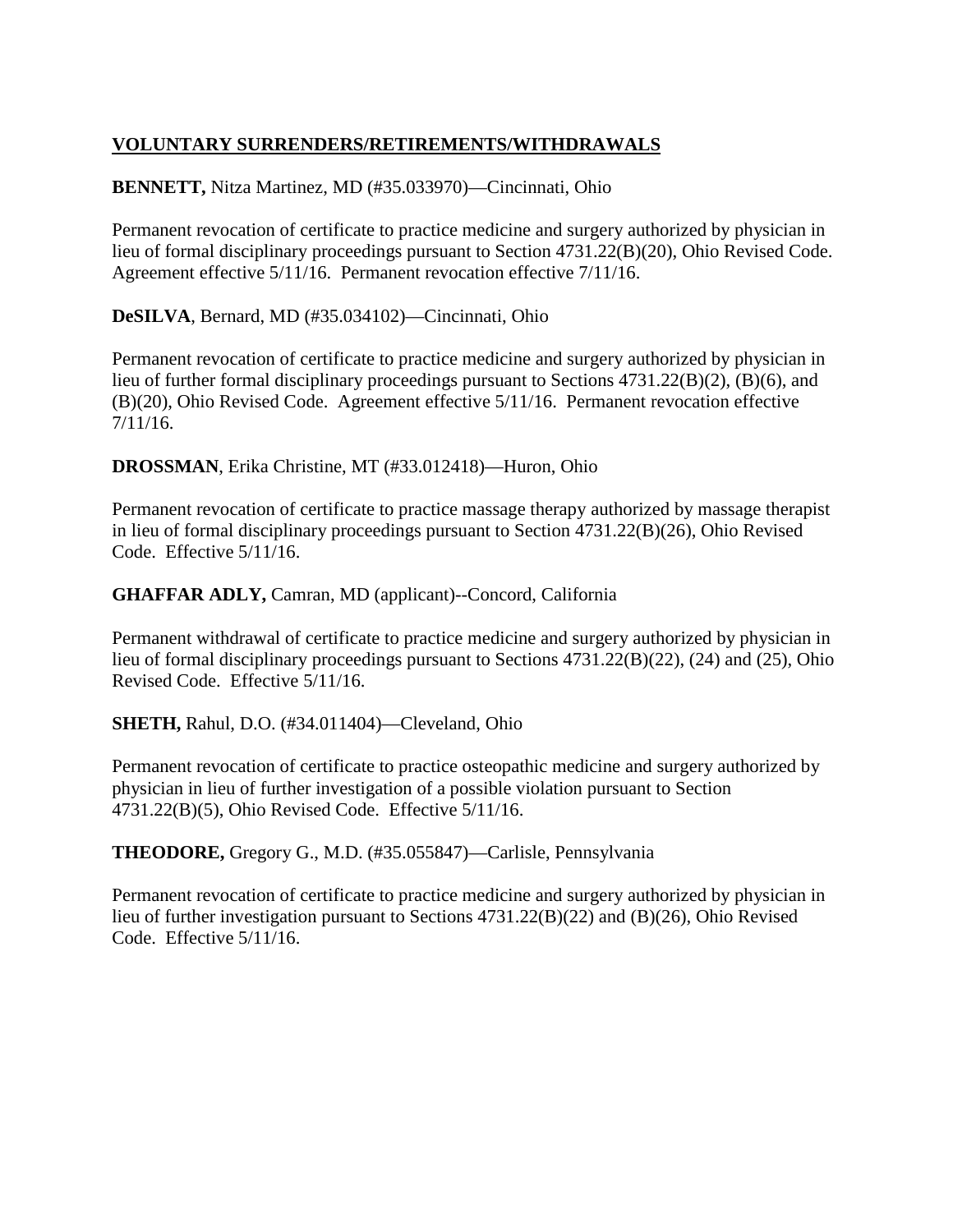### **CONSENT AGREEMENTS**

### **BATRA,** Devender Kumar, MD (#35.067462)--Wheeling, West Virginia

Medical license reprimanded and subject to terms including that the doctor complete educational courses in professional ethics and medical records. Agreement authorized by the doctor in lieu of further formal proceedings based on the alleged violation as set forth in the August 12, 2015 Notice of Opportunity for Hearing. Agreement effective 5/11/16.

**ENGLISH,** James Carey, MD (#35.048622)—Westerville, Ohio

Medical license reinstated subject to probationary terms, conditions and limitations for at least three years. Based on doctor having completed all requirements for reinstatement of license pursuant to the terms of a 2/10/16 consent agreement. Agreement effective 5/11/16.

**EWALD,** Jesse Michael, MD (#35.124055)—Westerville, Ohio

Medical license reinstated subject to probationary terms, conditions and limitations for at least five years. Based on doctor having completed all requirements for reinstatement of license pursuant to the terms of a 5/13/15 consent agreement. Agreement effective 5/11/16. Reinstatement effective 5/14/16.

#### **HELLESEN**, Emily Koch, MT (#33.019705)--Shaker Heights, Ohio

License to practice massage therapy restored and suspended for ninety days subject to interim monitoring terms and probationary monitoring terms for at least three years. Based on the massage therapist's admission that she practiced massage therapy for more than two years after her license expired, which constitutes a felony. Agreement effective 5/11/16.

**LAMPHEAR**, James George, MD (#35.083441)--Kailua, Hawaii

Medical license suspended for at least ninety days, subject to interim monitoring conditions and conditions for reinstatement established, including requirement that doctor enter into a subsequent consent agreement incorporating probationary terms, conditions and limitations as determined by the Board. Based on doctor's admission that he is impaired in his ability to practice medicine and surgery in accordance with acceptable and prevailing standards of care because of habitual or excessive use or abuse of drugs, alcohol, or other substances that impair ability to practice. Agreement effective 5/11/16.

**RICHARDSON**, William Stanton, MD (#35.072474)--Avon Lake, Ohio

Medical license suspended for at least ninety days, subject to interim monitoring conditions and conditions for reinstatement established including requirement that doctor enter into a subsequent consent agreement incorporating probationary terms, conditions and limitations as determined by the Board. Based on doctor's admission that he is impaired in his ability to practice medicine and surgery in accordance with acceptable and prevailing standards of care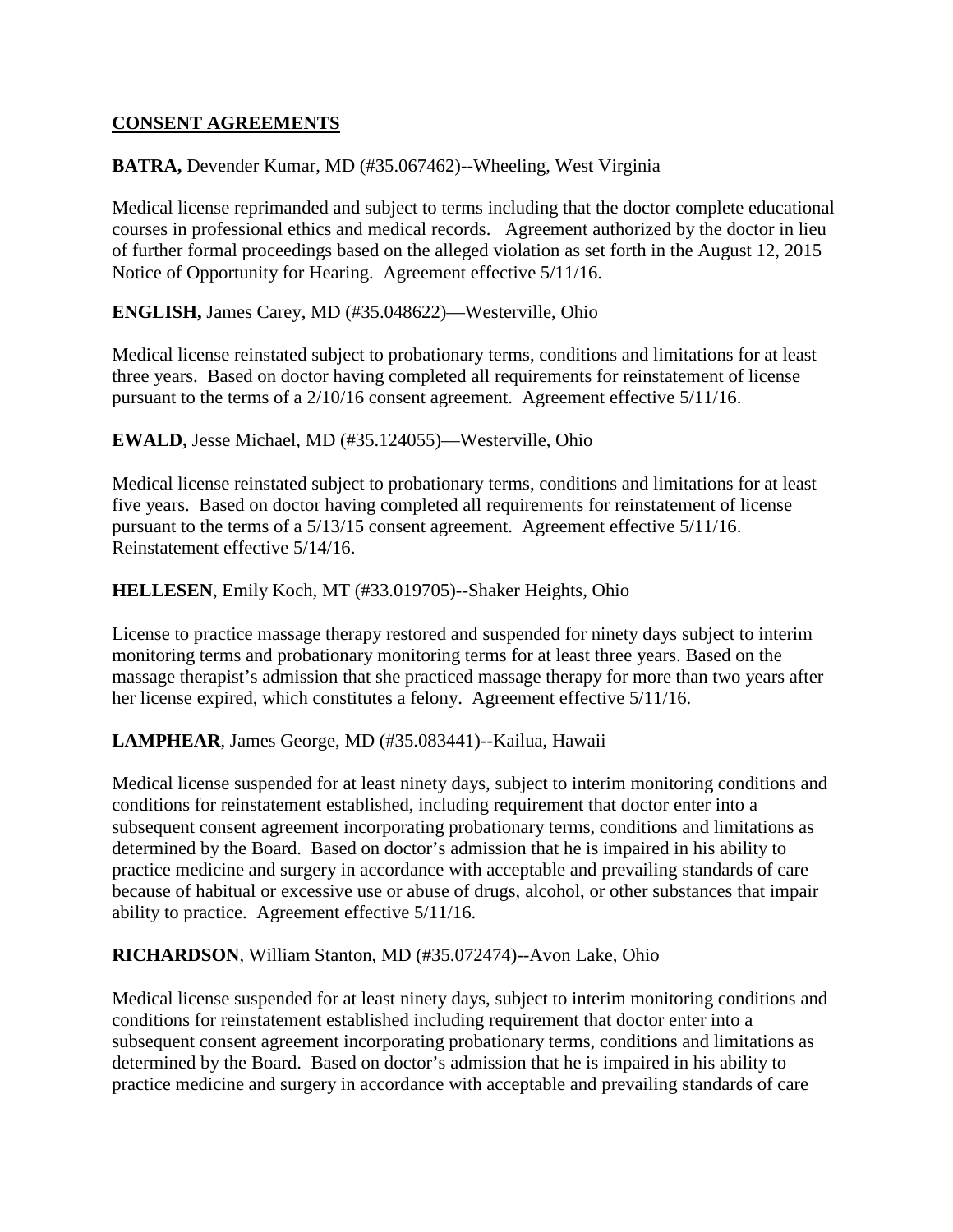because of habitual or excessive use or abuse of drugs, alcohol, or other substances that impair ability to practice. Agreement effective 5/11/16.

**TATRO,** Michael Todd, M.D. (#35.081291)—Lower Salem, Ohio

Medical license suspended for at least 180 days from 2/7/16, subject to interim monitoring conditions and conditions for reinstatement established including requirement that doctor enter into a subsequent consent agreement incorporating probationary terms, conditions and limitations as determined by the Board. Based on doctor's admission that he is impaired in his ability to practice according to acceptable and prevailing standards of care due to habitual or excessive use or abuse of drugs, alcohol, or other substances that impair ability to practice. Agreement effective 5/11/16.

**WHITE**, Christopher Robert, MD (#35.074150)—Aurora, Ohio

Medical license suspended, subject to interim monitoring conditions and conditions for reinstatement established, including requirement that doctor enter into a subsequent consent agreement incorporating probationary terms, conditions and limitations as determined by the Board. Based on the doctor's admission that he is unable to practice medicine and surgery according to acceptable and prevailing standards of care by reason of mental illness or physical illness, including, but not limited to, physical deterioration that adversely affects cognitive, motor, or perceptive skills. Agreement effective 5/11/16.

# **PROBATIONARY REQUESTS AND MODIFICATIONS**

**BALDIE**, Kevin Gordon, MD (#57.023701)--Cuyahoga Falls, Ohio

Doctor's request for approval of new treating psychiatrist granted by vote of the Board on 5/11/16.

**BELCHER**, Allan Warren, DO (#34.011655)--Shaker Heights, Ohio

Doctor's request to reduce monthly drug screens to two random screens per month and to reduce required attendance at drug and alcohol rehabilitation meetings to two per week with a minimum of ten per month granted by vote of the Board on 5/11/16.

**DALLAS**, Anthony Vernon., Jr., MD (#35.097060)--Hendersonville, Tennessee

Doctor's request for approval of controlled substance prescribing course granted by vote of the Board on 5/11/16.

**DEMINT,** Franklin Donald, DO (#34.005493)—Kingston, Ohio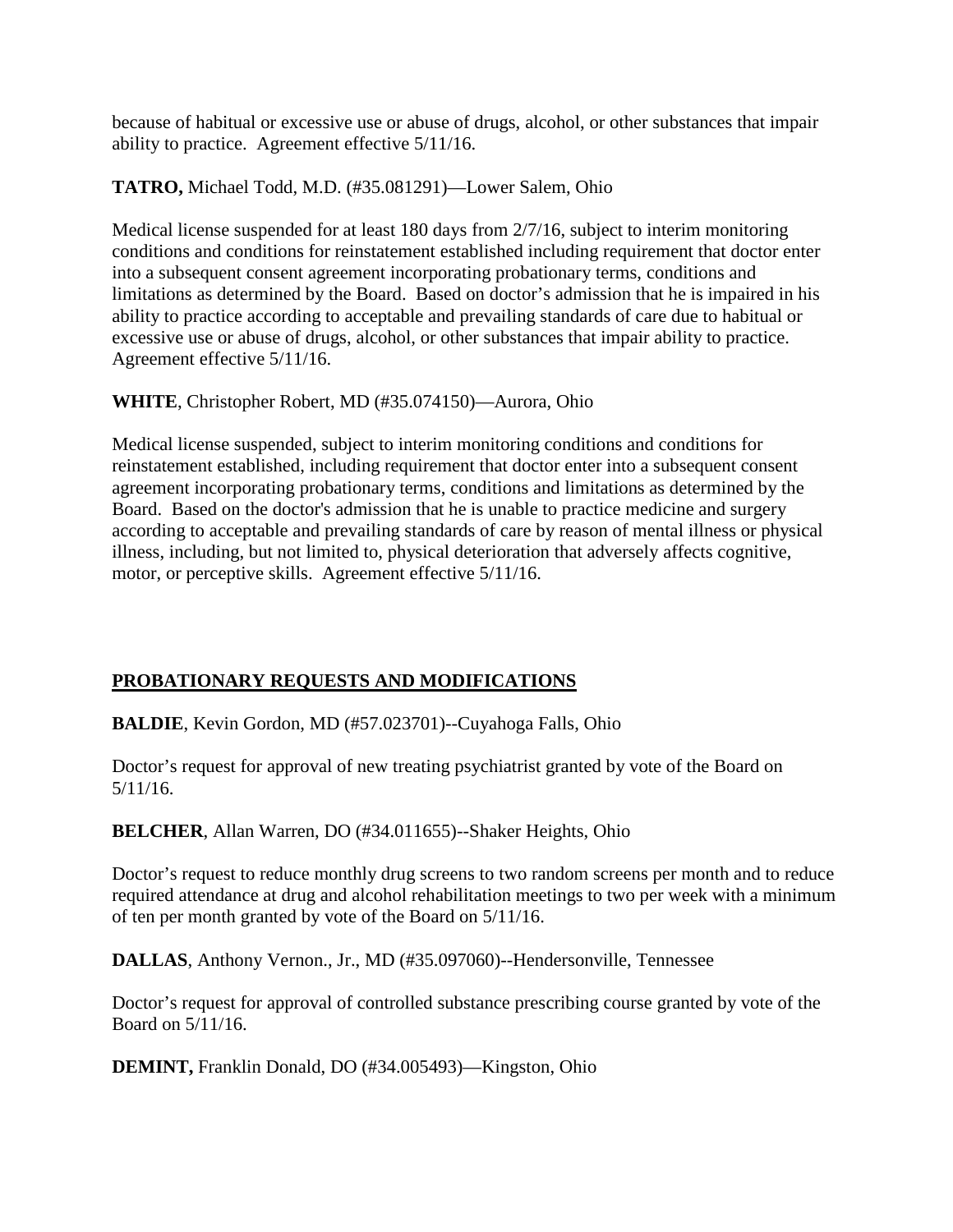Doctor's request for approval of practice plan granted by vote of the Board on 5/11/16.

**ERICKSON**, Mary Jo-Ellen, MD (#35.073493)--Washington Twp., Ohio

Doctor's request for approval of treating counselor to conduct monthly psychotherapy sessions granted by vote of the Board on 5/11/16.

**HENRY**, John S., MD (#35.077820)—Marietta, Ohio

Doctor's request to reduce required drug and alcohol rehabilitation meetings to two per week with a minimum of ten meetings per month granted by vote of the Board on  $5/11/16$ .

**HEYDT**, David Miller, MD (#35.126186)--Edgewater, Maryland

Doctor's request to reduce required personal appearances to every six months granted by vote of the Board on 5/11/16.

**HOSTETTLER**, Mark Eugene., MD (#35.052184)—Alliance, Ohio

Doctor's request for approval of personal and professional ethics course and physician/patient boundaries course granted by vote of the Board on 5/11/16.

**KANG**, Kavita A.J., DO (#34.010993)—Loveland, Ohio

Doctor's request for approval of new treating psychiatrist granted by vote of the Board on 5/11/16.

**MERKIN,** Bruce Jeffrey, MD (#35.086596)—Copley, Ohio

Doctor's request to reduce required psychiatric treatment sessions from once per month to once every three months granted by vote of the Board on 5/11/16.

**NEMETH**, Kimberly Marie, DO (#34.009391)—Streetsboro, Ohio

Doctor's request for approval to discontinue the controlled substance log and chart review granted by vote of the Board on 5/11/16.

**PALMA,** Michael J., MD (#57.024151)--Portsmouth, New Hampshire

Doctor's request for approval to conduct personal appearance via an internet meeting source granted by vote of the Board on 5/11/16.

**SIDDIQUI**, Siraj Ahmed, MD (#35.065056)—Mansfield, Ohio

Doctor's request for approval of practice plan and monitoring physician granted by vote of the Board on 5/11/16. Frequency and number of charts to be reviewed by monitor established.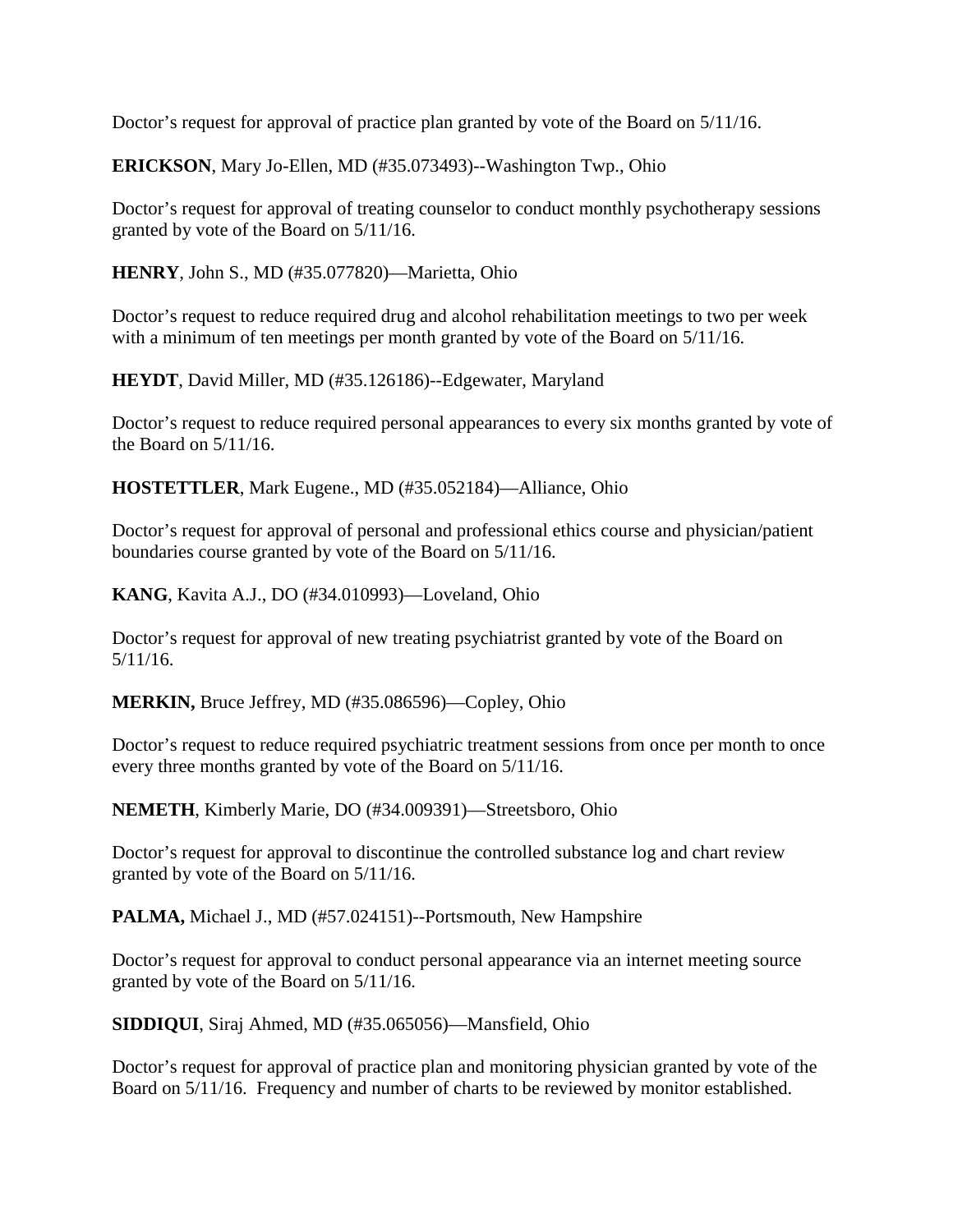**SIGNS**, Denise J., MD (#35.049278)—Wooster, Ohio

Doctor's request for approval of new monitoring physician granted by vote of the Board on 5/11/16.

**STEINER**, Matthew Ray, MD (#35.073125)--Avon, Indiana

Doctor's request for approval of personal and professional ethics course granted by vote of the Board on 5/11/16.

**SWANSON**, Shannon Lee, DO (#34.008887)--East Springfield, Pennsylvania

Doctor's request for approval of practice plan and monitoring physician granted by vote of the Board on 5/11/16. Frequency and number of charts to be reviewed by monitor established.

**WAITE**, Jilian Althea., MD (#35.074883)—Centerville, Ohio

Doctor's request for approval of controlled substance prescribing course granted by vote of the Board on 5/11/16.

### **PROBATION TERMINATED**

**HERTLE**, Richard William, MD (#35.052179)—Hudson, Ohio

Doctor's request for release from the terms of the December 9, 2010 Consent Agreement granted by vote of the Board on 5/11/16. Effective 5/28/16.

**KUBICKI,** Krzysztof J., MD (#35.070327)--Weirton, West Virginia

Doctor's request for release from the February 9, 2011 Step II Consent Agreement granted by vote of the Board on 5/11/16. Effective immediately.

**PALAPARTY**, Poornanand, MD (#35.042486)--North Olmsted, Ohio

Doctor's request for release from the terms of the May 13, 2015 Board Order granted by vote of the Board on 5/11/16. Effective 5/14/16.

#### **REINSTATEMENTS**

**FORNEY**, Erica Lynne, MT (#33.008524)—Youngstown, Ohio

Massage therapist's request for restoration of her license granted by the Board on 5/11/16 subject to the probationary terms, conditions and limitations of the September 12, 2013 Board Order for at least two years. Effective immediately.